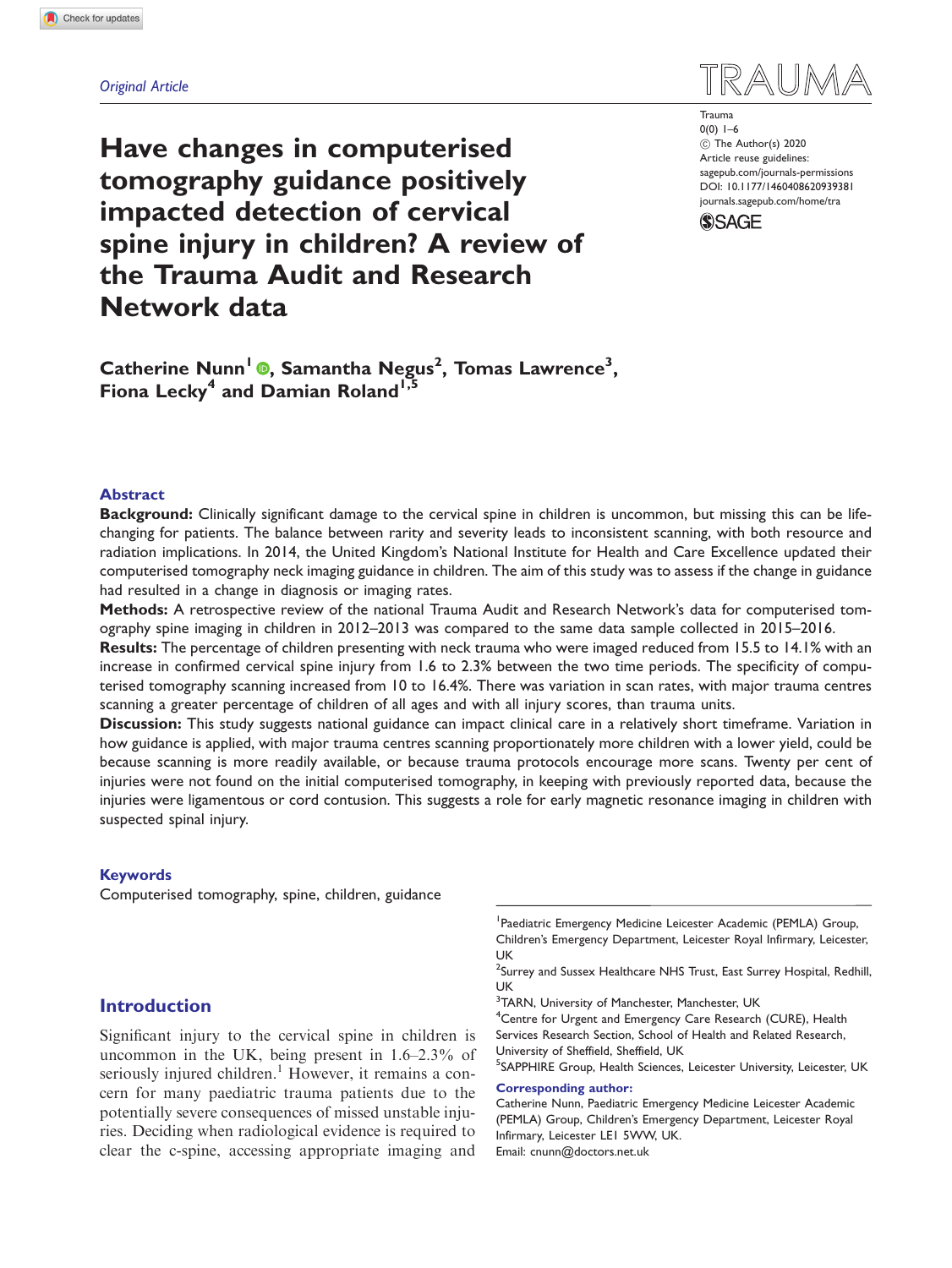attribution of findings are all challenges. Plain X-rays can be difficult to perform and interpret, and even good quality X-rays miss some injuries. $2,3$  Computerised tomography (CT) of the neck is quick and easily performed in conjunction with a head CT, and is widely available, but also has a relatively high radiation dosage which has been shown to significantly increase the likelihood of tumours in children. $4-6$  MRI is accurate but relatively slow, requires specialist interpretation, and is logistically challenging, needing sedation or anaesthesia. In the acute setting having the patient placed centrally within the scanner may be inappropriate or unsafe. Keeping an awake child immobilised is also difficult, requiring a degree of skill from staff, and if unnecessary, is unkind as well as a waste of time and resources.

In the United Kingdom, NICE (currently the National Institute of Health and Care Excellence) have produced guidance aiming to simplify the decision making process and reduce potential radiation dosage to children. In 2014, the guidance in relation to the use of CT neck scans in trauma was updated for children with head injury.<sup>7</sup>

The indications for scanning all children within 1 h were simplified to:

- $GCS < 13$  on initial assessment
- Intubated
- . A definitive diagnosis of cervical spine injury (CSI) is urgently required
- . Other areas are being scanned for head injury or multi-region trauma
- Focal neurological signs
- . Paraesthesia in the upper or lower limbs
- . Strong clinical suspicion of injury despite normal X-rays
- Inadequate X-rays
- . X-ray demonstrates a significant abnormality

These changes have not been significantly altered in subsequent NICE guidance relating to neck injury, $\frac{7}{2}$ but a CT neck is not automatically indicated with a CT head. We sought to evaluate the impact the new guidance has had.

## **Methods**

The Trauma Audit and Research Network (TARN) routinely collects data about paediatric major trauma patients – including those with CSI and records the type and timing of imaging they receive. TARN collects data from both major trauma centres (MTCs) and trauma units (TUs). Patients are included if they are under 16, present to a MTC or a TU in England and meet the TARN inclusion criteria of requiring either critical care, an inter-hospital transfer for ongoing acute care, a stay of more than three days, or die after arrival.

Data were extracted from the TARN database on all patients aged under 16 presenting to trauma receiving hospitals in England in 2012 and 2013 when the original guidelines were in place and during 2014–2015 after the new guideline was published. We determined whether or not children had a cervical spine CT, their age at presentation, mechanism of injury, and highest level of any CSI. The reports of their CT scan and subsequent MRI scans were also analysed. We excluded 16 transferred patients from the final analysis, nine of whom had neck imaging and seven who had fractures, as it was impossible to say on which scan the fractures were identified.

TARN has ethical approval from the Health Research Authority (PIAG section251) for research on the anonymised data that it holds.

## **Results**

Between 2012 and 2013, 4694 injured children were included in the TARN database, 83 (1.8%) of which had a CSI of any kind; overall paediatric submissions increased by 7% to 5011 in 2015–2016 with 127 (2.5%) children sustaining a CSI (Table 1). Total CT scan rates decreased from 643 to 609 (13.7 to 12.2%), but this was not statistically significant.

Teenagers were most likely to have sustained a CSI, with 39 (3.1% of teenage major trauma cohort) injuries in the first time period and 53 (3.9% of teenagers) in the second; all other age groups had 20 or less total injuries in both cohorts,  $\langle 2.5\% \rangle$  of each age group. Rates of CSI in those children initially imaged with CT increased from 10 to 16.4%, and although the trend was reflected across almost all age groups this was not evenly spread (Figure 1). The percentage of CSI in 2–3 year olds showed the biggest increase with CSI rates increasing from 2.9 to 23.8%.

In both groups the most likely mechanism of injury to cause CSI was road traffic collision (RTC), resulting in over 50% of all injuries during both time periods (Figure 2); falls were the next most common, with few injuries being caused by blows or 'other' mechanisms (including horses), and only one caused by stabbing.

Not all CSI was identified on the initial CT, with over 20% being falsely negative in both series, with injury identified on subsequent MRI. For both series, reports were missing in a substantial number of patients (34% in the first group and 31% in the second). Both time periods showed a higher proportion of children being scanned at MTCs (Table 2), with TUs appearing to be more selective; however, both MTCs and TUs did show a reduction in the percentage of scans performed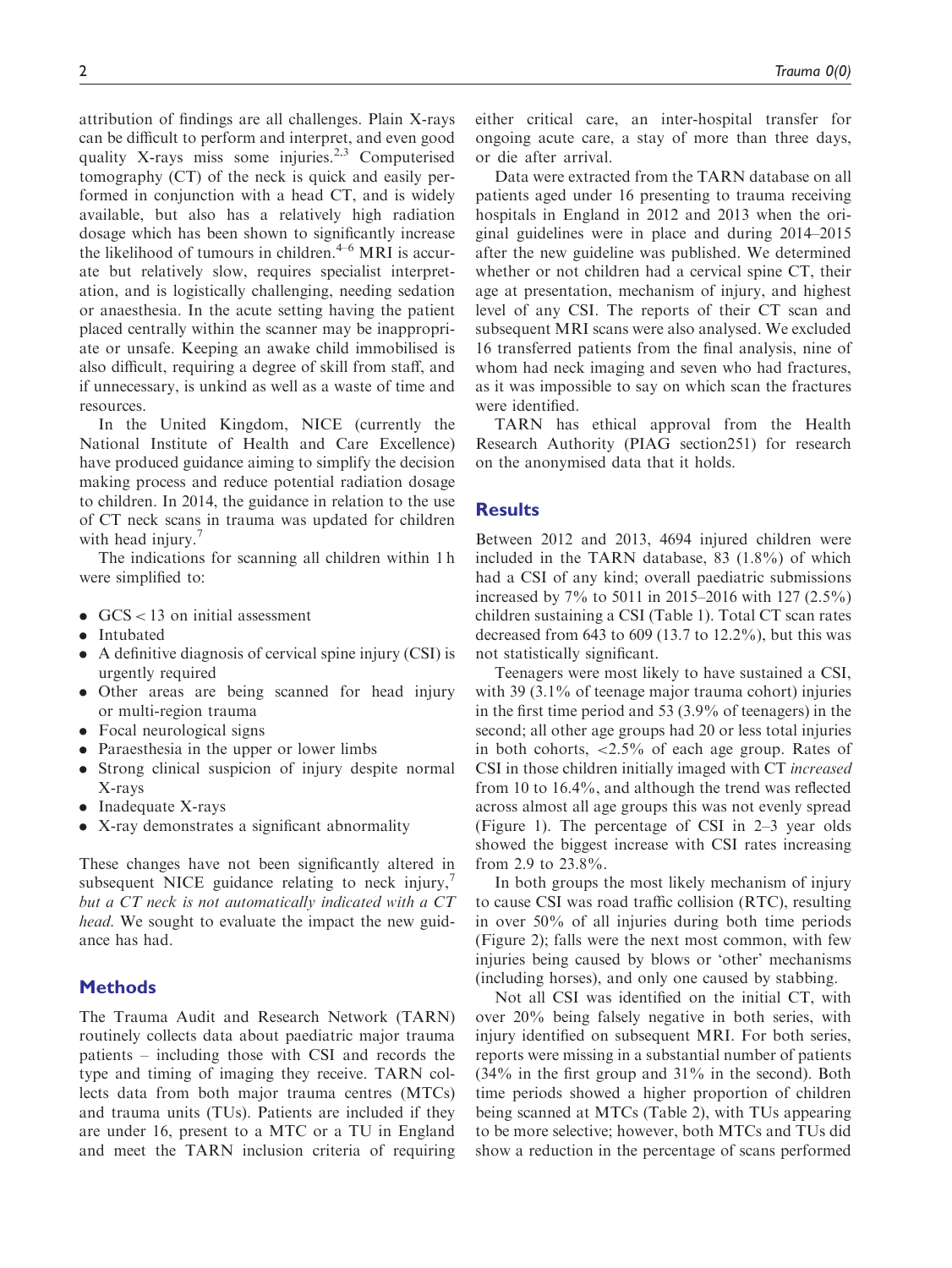## Table 1. Age and level of vertebral injury.

|                           | Age of patient |                |                |                 |                |                |                |       |
|---------------------------|----------------|----------------|----------------|-----------------|----------------|----------------|----------------|-------|
| Level of vertebral injury | $0-1$          | $1-2$          | $2 - 3$        | $3 - 4$         | $4 - 8$        | $8 - 12$       | $12 - 16$      | Total |
|                           |                |                |                | $\overline{2}$  | $\overline{4}$ | 0              | $\overline{7}$ | 25    |
| $\overline{2}$            | 3              | $\overline{4}$ |                | $\overline{3}$  | 9              | $\overline{3}$ | 16             | 38    |
| 3                         |                |                |                |                 |                | $\overline{2}$ | 6              | 9     |
| $\overline{4}$            |                |                |                |                 |                | 6              | 12             | 21    |
| 5                         |                |                | $\overline{2}$ |                 |                | $\overline{2}$ | 16             | 21    |
| $6\overline{6}$           | $\overline{3}$ |                |                |                 |                | $\overline{2}$ | $\overline{7}$ | 12    |
| 7                         | $\overline{4}$ |                |                | $\overline{3}$  | $\overline{4}$ | 5              | $\mathbf{H}$   | 27    |
| Unknown                   | 10             | 5              | 5              | $6\overline{6}$ | 8              | 6              | 17             | 57    |
| Total                     | 21             | $\mathbf{H}$   | 7              | 15              | 28             | 36             | 92             | 210   |



Figure 1. Percentage of injured children found to have CSI post CT scan by age and time cohort.



Figure 2. Percentage of patients by mechanism of injury. RTC: road traffic collision.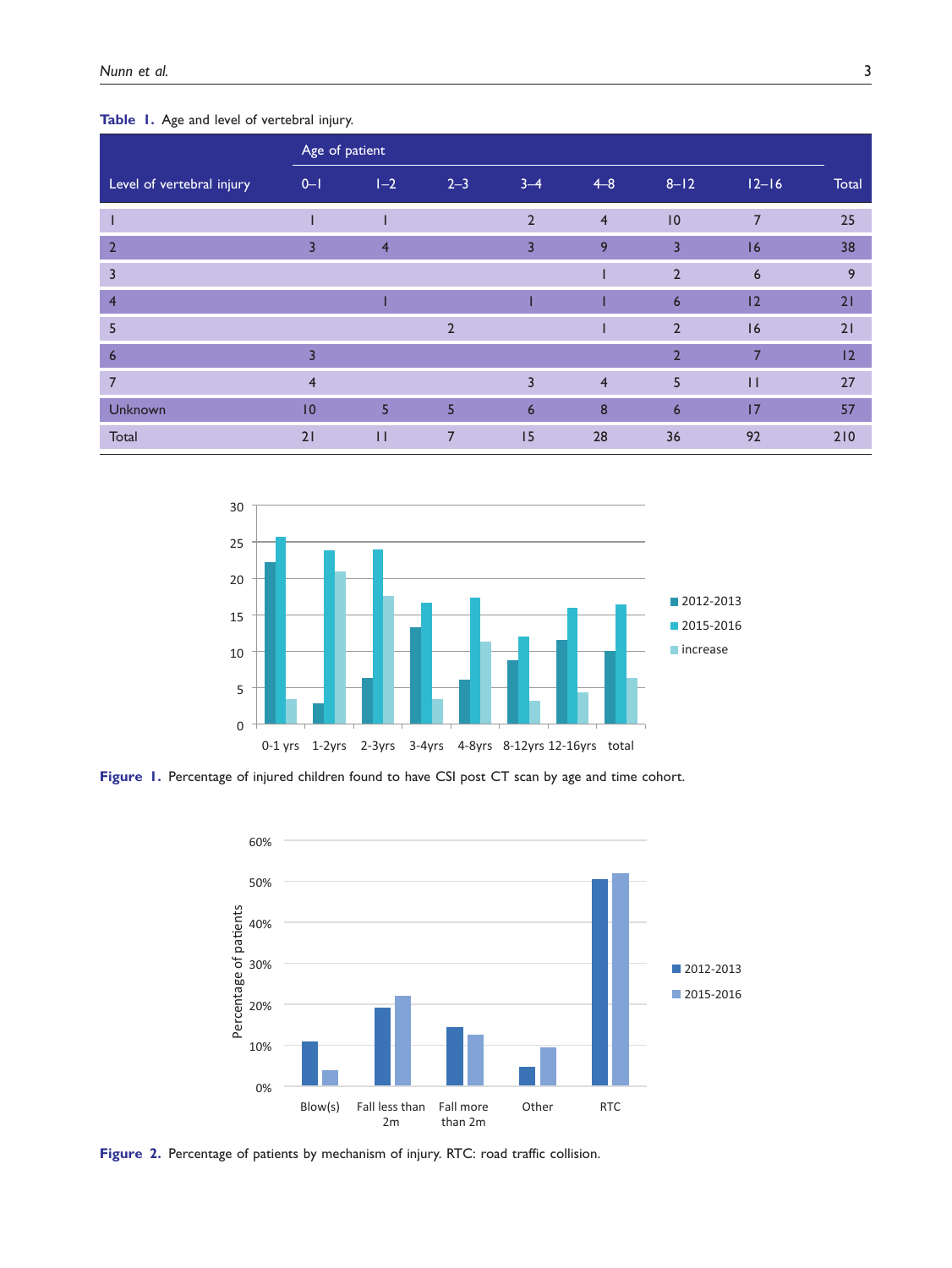|                      | MTC 2012-2013 | MTC 2015-2016 | TU 2012-2013 | TU 2015-2016 | <b>Total</b>  |
|----------------------|---------------|---------------|--------------|--------------|---------------|
| $ISSI-8$             |               |               |              |              |               |
| $\mathsf{n}$         | 200           | 257           | 304          | 329          | 1083          |
| Scanned (% of total) | 32 (16.0%)    | 36 (14.0%)    | 26 (8.6%)    | 25 (7.5%)    | 119(11.0%)    |
| CSI (% of scanned)   | 4(12.5%)      | 8(22.2%)      | 4(15.3%)     | 10 (40.0%)   | 26 (21.8%)    |
| $ISS 9-15$           |               |               |              |              |               |
| $\mathsf{n}$         | 881           | 1068          | 1481         | 1401         | 4831          |
| Scanned (% of total) | 113 (12.8%)   | 90 (8.4%)     | 62 (4.2%)    | 59 (4.9%)    | 324 (6.7%)    |
| CSI (% of scanned)   | 7(6.1%)       | 5(5.5%)       | 12 (19.3%)   | 11(18.6%)    | 35(11.1%)     |
| ISS > 15             |               |               |              |              |               |
| $\mathsf{n}$         | 684           | 813           | 447          | 491          | 2515          |
| Scanned (% of total) | 286 (41.8%)   | 332 (40.8%)   | 103 (23.0%)  | 84 (28.9%)   | 994 (32.5%)   |
| CSI (% of scanned)   | 24 (8.4%)     | 52 (15.6%)    | 11(9.7%)     | 15 (17.8%)   | 102 (12.7%)   |
| Total                | 1765          | 2138          | 2232         | 2221         | 8429          |
| <b>Total scanned</b> | 431 (24.4%)   | 458 (21.4%)   | 191 (8.5%)   | 168(7.5%)    | 1238 (16.1%)  |
| <b>Total CSI</b>     | 35 $(8.1%)$   | 65 (14.2%)    | 27 (14.1%)   | 36 (21.4%)   | $163$ (13.2%) |

Table 2. Percentage of children who had a CT neck for CSI at major trauma centre (MTC) and trauma units (TUs).

CSI: cervical spine injury; CT: computerised tomography; ISS: injury severity score.

Table 3. Total numbers of children who had a CT scan during both periods.

| Age     |               | $0 - 1$ yrs | $I - 2$ yrs | $2-3$ yrs | $3-4$ yrs | $4-8$ yrs  | $8 - 12$ yrs | $12 - 16$ yrs | <b>Total</b> |
|---------|---------------|-------------|-------------|-----------|-----------|------------|--------------|---------------|--------------|
| Total   | $2012 - 2013$ | 600         | 335         | 393       | 263       | 661        | 711          | 1093          | 3997         |
|         | 2015-2016     | 673         | 312         | 404       | 280       | 74 I       | 783          | 1166          | 4359         |
| Scanned | $2012 - 2013$ | 36(6%)      | 35 (10.4%)  | 34 (8.7%) | 30(11.4%) | 99 (15.0%) | 137 (19.3%)  | 251 (23.0%)   | 622 (15.3%)  |
|         | 2015-2016     | 35(5.2%)    | 21(6.7%)    | 25(6.2%)  | 42 (15%)  | 92(12.4%)  | 133 (17.0%)  | 268 (23.0%)   | 616(14.1%)   |
| Injured | $2012 - 2013$ | 8(1.3%)     | $0.3\%)$    | 2(0.5%)   | 4(1.5%)   | $6(0.9\%)$ | 12(1.7%)     | 29 (2.7%)     | 62 $(1.5%)$  |
|         | 2015-2016     | 9(1.3%)     | 5(1.6%)     | 6(1.6%)   | 7(2.5%)   | 16(2.2%)   | 16(16.0%)    | 43 (3.6%)     | 101(2.3%)    |

CT: computerised tomography.

with higher rates of children diagnosed with CSI on imaging. This was true when adjusted for injury score. TUs had a higher chance of picking up CSI in children with all injury scores across both time periods (Table 2).

Comparing age groups, there appears to be a wide spread in the accuracy of tools applied for different age groups with the absolute numbers of very young children who are injured, or scanned, being small (Table 3). In 2012–2013, only eight children under one year were registered with TARN as having a CSI, and only 28 more were scanned. This could reflect high thresholds for scanning in this age group, or more likely, the types of injury they present with. The numbers are even less impressive for the 1–2 year old age group, with just one injury and 34 other scans in 2012–2013. The highest increase in positive scan rates were in the 1–2 year old age group (20.9) and the second in the 2–3 (17.6) year old age group.

## **Discussion**

In this time series of children and young people presenting to TUs and MTCs as part of the TARN network, the use of imaging has slightly reduced over time with an increase in the proportion of positive scans. With current resources and technologies it would be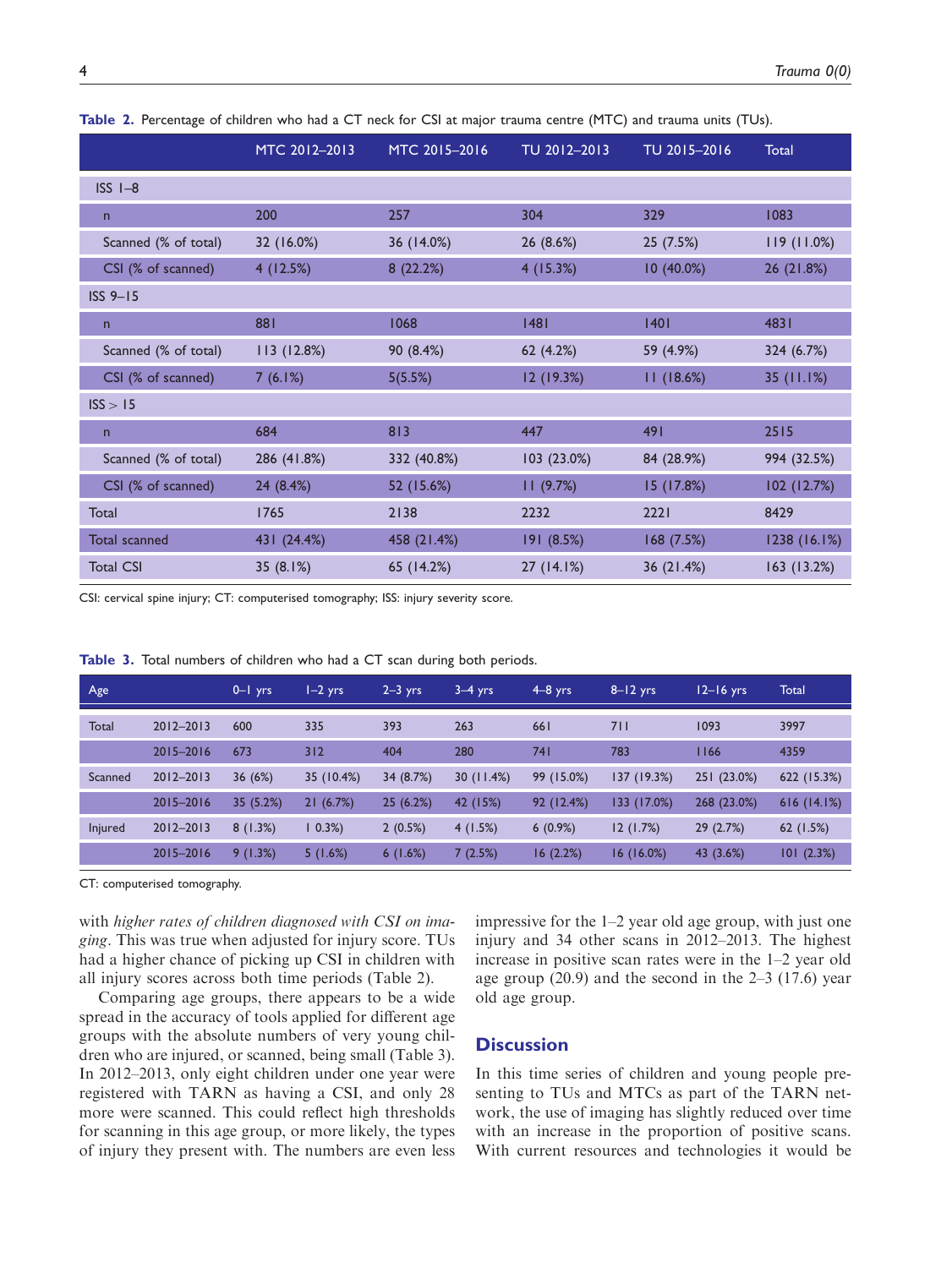impossible to avoid irradiating all children who have no C-spine injury, but these data support progress in more consistent clinical examination and radiology. It will be a subject of debate that 83.6% of children in this data set received high risk radiation to the neck and had no injury, and whilst a 6.6% increase in positive scan rates is clinically significant, continued improvement should be the aim.

Most clinicians would not be satisfied with an only 80% chance that CSI had been excluded in high risk children on initial radiological examination, and this is reflected in updated guidance.<sup>7</sup> This rate is unlikely to be due to poor reporting, as in the 1234 scans reported over the two periods, only three fractures were missed (0.24%). All other undiscovered injuries were ligamentous or cord contusion.

Introduction of early MRI for children with high suspicion of CSI may result in higher diagnostic acuuracy8,9 but in practice it might be difficult to decide when to scan. Severely injured patients can have a relatively fast CT scan prior to theatre, often in a location close to the Emergency Department. However, putting such a patient into a closed scanning system such as an MRI for 20–40 min, without getting an immediate report, is a clinical risk. A different approach is to consider if X-rays are unable to fully clear the spine, and there are significant suspicions about CSI, patients will remain immobilised until awake. At that point requesting an urgent MRI (within 24 h, or prior to extubating) might be more practical, as well as more sensitive, than an early CT scan.

However, a child who has a clinically clear neck fracture may need to go to theatre urgently, and so a CT in this case may be easily justified by surgeons looking for quick and clear delineation of the bony anatomy. This is more likely to happen in an MTC, with a different subset of professions having the discussion.

Why there should be such variance in practice between MTCs and TUs, as reported in these data, remains unclear. It is possible that trauma services have been developed with an emphasis on getting patients into the scanner quickly and efficiently. Whilst this strategy has been effective in its aim, an undesirable effect may be that more patients are being scanned who are less likely to be injured.

This data set does not appear to support the premise that younger children sustain injuries at higher cervical spine levels<sup>10,11</sup> (Table 1) – the hypothesis being that the relatively larger head causes the cervical spine fulcrum to be at a higher level – with injuries spread reasonably evenly across all age groups. However, it is difficult to be certain since the level was unknown for 27% of cases which may have skewed the results.

Differences in positive scan rate may reflect guidance being most useful in those who are most difficult to examine; a frightened toddler is challenging for any practitioner to assess. Positive rates also increased for teenagers, who are most likely to have an injury (4.4%), which does suggest that the guidance as a tool is genuinely useful at increasing predictive rates of CSI. However, any changes in the data for very young children would need to be evaluated over a longer time period in order for the effect size to be quantified with any accuracy.

It is not possible to attribute with any certainty the use of the NICE guidance in bringing about these changes. However, over such a short period it is unlikely that CT availability is the cause, patient characteristics appear similar, and the data were collected in the same way. Given that the purpose of the guidance was to improve CT scan usage, and the guidelines are widely available and used by both radiologists approving scans and clinicians requesting scans, it seems reasonable that the change in guidance has at least contributed to the change in practice. It is important to recognise any impact on clinical practice and on patient outcomes in relation to such changes, as not all recognised benefits will be realised. In addition, anticipated harms may manifest themselves in greater proportion. However, when guidance proves to be valuable and useful, improving outcomes as planned, advertising this is likely to increase uptake and adherence. Further data collection will continue to see if this change is sustained, and when the plateau of effect takes place.

## **Conclusion**

Changes in guidance for ordering scans have impacted the detection rates of CSI in children in a positive way, meaning that the decision making process is developing higher sensitivity.

However, there remain a proportion of children whose injuries are not apparent immediately because the injuries were ligamentous or cord contusion and therefore the role for early MRI in children with suspected spinal injury still needs exploration.

#### Acknowledgements

None.

#### Contributorship

CN developed the first draft and edited. SN helped analyse the data and sited the manuscript serially. TL provided the initial data analysis. FL and DR edited the paper.

#### Declaration of conflicting interests

The author(s) declared no potential conflicts of interest with respect to the research, authorship, and/or publication of this article.